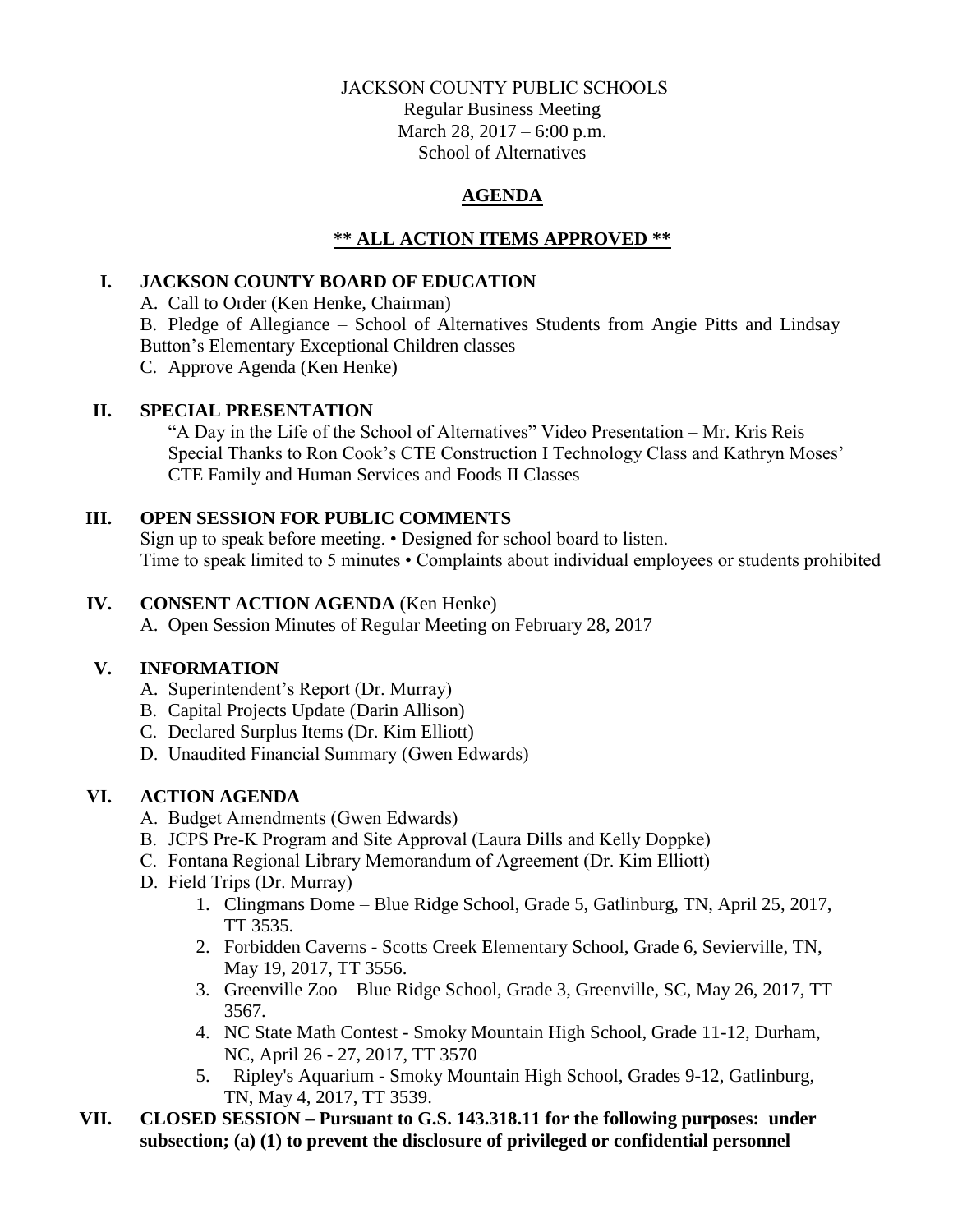**information pursuant to G.S. 115C-319-321 and (a) (3) to discuss matters protected by the attorney-client privilege.**

## **VIII. PERSONNEL ACTION AGENDA**

### **Employee Recommendations:**

- 1. Cogdill, Bessie Bus Monitor PM Route, Smokey Mountain Elementary School
- 2. Long, Deena Bus Monitor AM Route, Smokey Mountain Elementary School
- 3. Marr, Michelle Assistant Principal, Smokey Mountain Elementary School
- 4. McDaniel, Kylie After School Assistant, Scotts Creek Elementary School
- 5. Parris, Sarah Interim Teacher Assistant, Blue Ridge School
- 6. Read, Kari Tutor, Blue Ridge School
- 7. Springer, Amanda School Nutrition Assistant, Smokey Mountain Elementary School
- 8. Tollie, Marilyn School Nutrition Assistant, Scotts Creek Elementary School
- 9. Woody, Chad Activity Bus Driver, District-wide

## **Employee Resignations:**

- 1. Brooks, Linda School Nutrition Assistant, Scotts Creek Elementary School
- 2. Kilby, Charles Custodian and Bus Driver, Blue Ridge School
- 3. Banks, David Head Coach Wrestling, Smoky Mountain High School
- 4. Mathis, Stephanie School Nutrition Assistant, Fairview Elementary School
- 5. Marraffa, Victoria Teacher, Smokey Mountain Elementary School

## **Employee Retirements:**

- 1. Clarke, Karen School Counselor, Cullowhee Valley Elementary School
- 2. Mincey, Patricia Teacher, Cullowhee Valley Elementary School

# **Staff Coach Recommendations:**

1. McElroy, Craig – Assistant Coach Varsity Softball, Smoky Mountain High School **Read to Achieve Camp Recommendations:**

# **Blue Ridge School**

- 1. Holden, Tracie Teacher
- 2. Spangenberg, Blair Teacher
- 3. Stewart, Wendy Teacher

# **Cullowhee Valley Elementary School**

- 1. Barkiewicz, Amanda Teacher
- 2. Day, Rebecca Teacher
- 3. Fox, Paula Teacher
- 4. McDaniel, Erin Teacher
- 5. Muir, Rebecca Teacher

# **Fairview Elementary School**

- 1. Cabe, Pam Teacher
- 2. Caudle, Kim Teacher
- 3. Conlin, Sharon Teacher
- 4. Howell, Wendy Teacher
- 5. Whisnant, Holly Teacher

# **Scotts Creek Elementary School**

- 1. Mahoney, Chris Teacher
- 2. Martin, Shirley Teacher
- 3. Shipman, Laura Teacher

# **Smokey Mountain Elementary School**

1. Brooks, Bridgette - Teacher